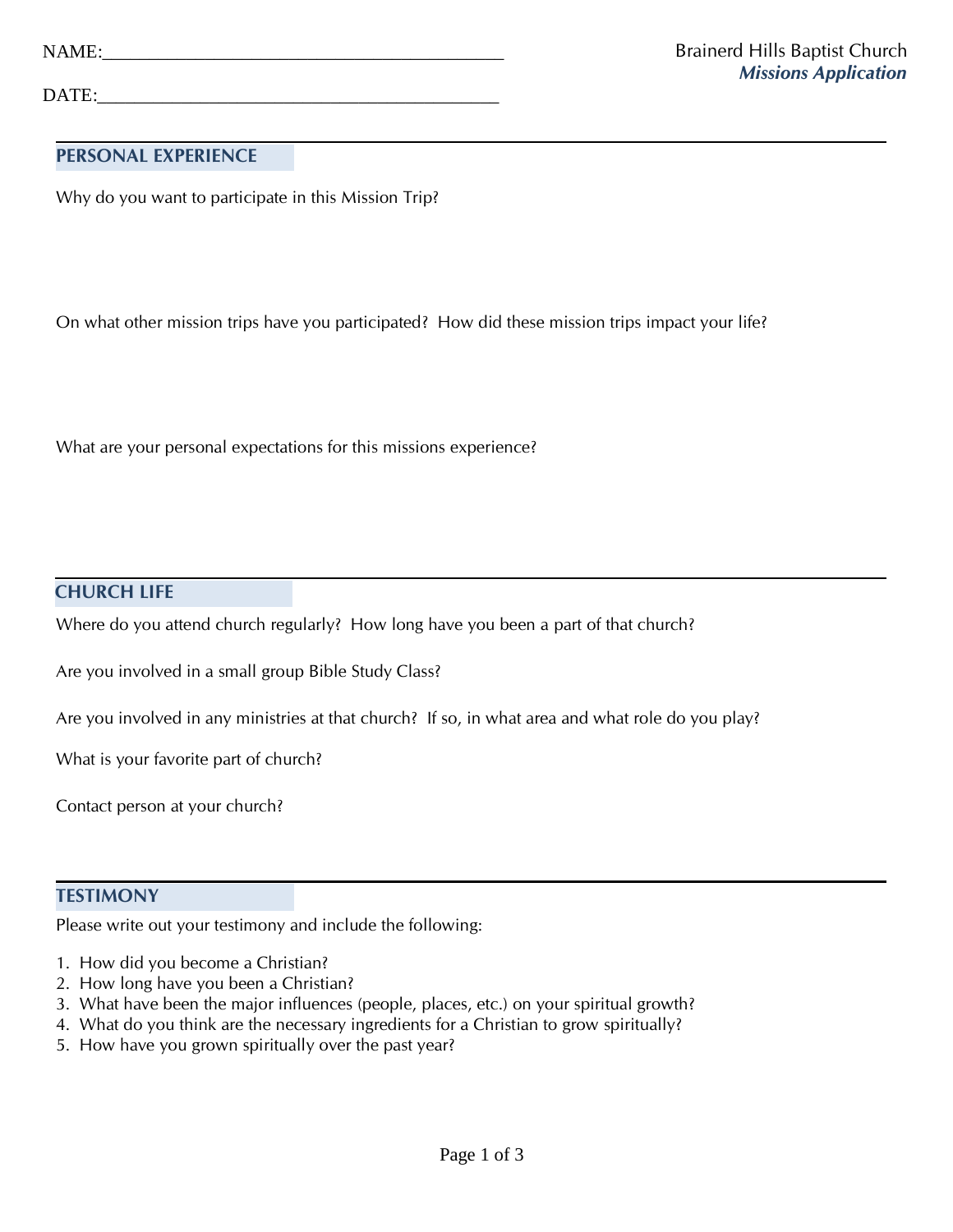# **MY TESTIMONY**

**(If more space is needed, please continue on the back of page 3.)**